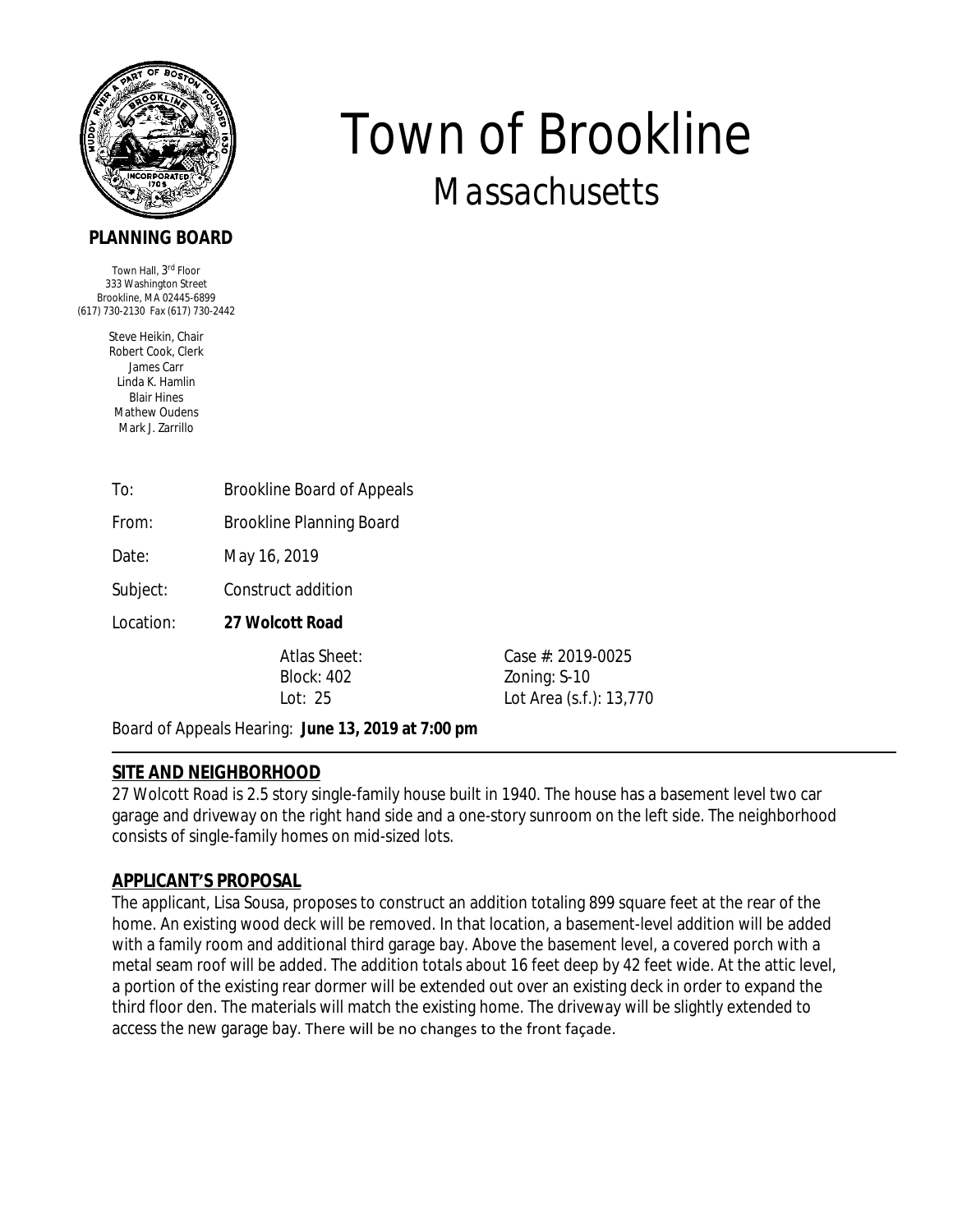### **FINDINGS**

**Section 5.20 –** Floor Area Ratio

| <b>Floor Area</b>                         | <b>Allowed</b>   | <b>Existing</b> | <b>Proposed</b> | <b>Finding</b>                  |
|-------------------------------------------|------------------|-----------------|-----------------|---------------------------------|
| <b>Floor Area Ratio</b><br>(% of allowed) | .30<br>$(100\%)$ | .41<br>(136%)   | .48<br>(160%)   | Special<br>Permit*/<br>Variance |
| Floor Area (s.f.)                         | 4,131            | 5,651           | 6,550           |                                 |

\* *Under Deadrick, the Board of Appeals may allow an extension of an existing non-conformity if it finds there is no substantial detriment to the neighborhood.* 

### **Section 8.02.2** – Alteration or Extension

A special permit is required to alter this non-conforming structure.

### **STAFF ANALYSIS**

The staff is supportive of this proposal. The work will all take place at the rear of the house. The property has a large rear yard and it does not appear that the addition will have an impact on any abutters. A large portion of the addition is in the basement level and will not increase the massing of the structure. The design appears to blend in well with the existing portion of the house. The FAR for this structure is already above what is allowed but staff finds that the proposed increase is relatively modest overall.

#### **PLANNING BOARD COMMENTS**

The Planning Board had no concerns with this proposal. They felt that the increase in FAR was reasonable and that the additions had minimal visibility or impact on neighbors due to its location at the rear.

### **Therefore, the Planning Board recommends approval of the site plan by Stephen Desroche dated 9/5/2018 and the floor plans and elevations by SOUSA design Architects dated 5/30/2017 subject to the following conditions:**

- 1. Prior to the issuance of a building permit, the applicant shall submit a final site plan, floor plans and elevations subject to the review and approval of the Assistant Director of Regulatory Planning.
- 2. Prior to the issuance of a building permit, the applicant shall submit to the Building Commissioner for review and approval for conformance to the Board of Appeals decision: a) a final site plan stamped and signed by a registered engineer or land surveyor; b) final floor plans and elevations stamped and signed by a registered architect or engineer; and c) evidence that the Board of Appeals decision has been recorded at the Registry of Deeds.